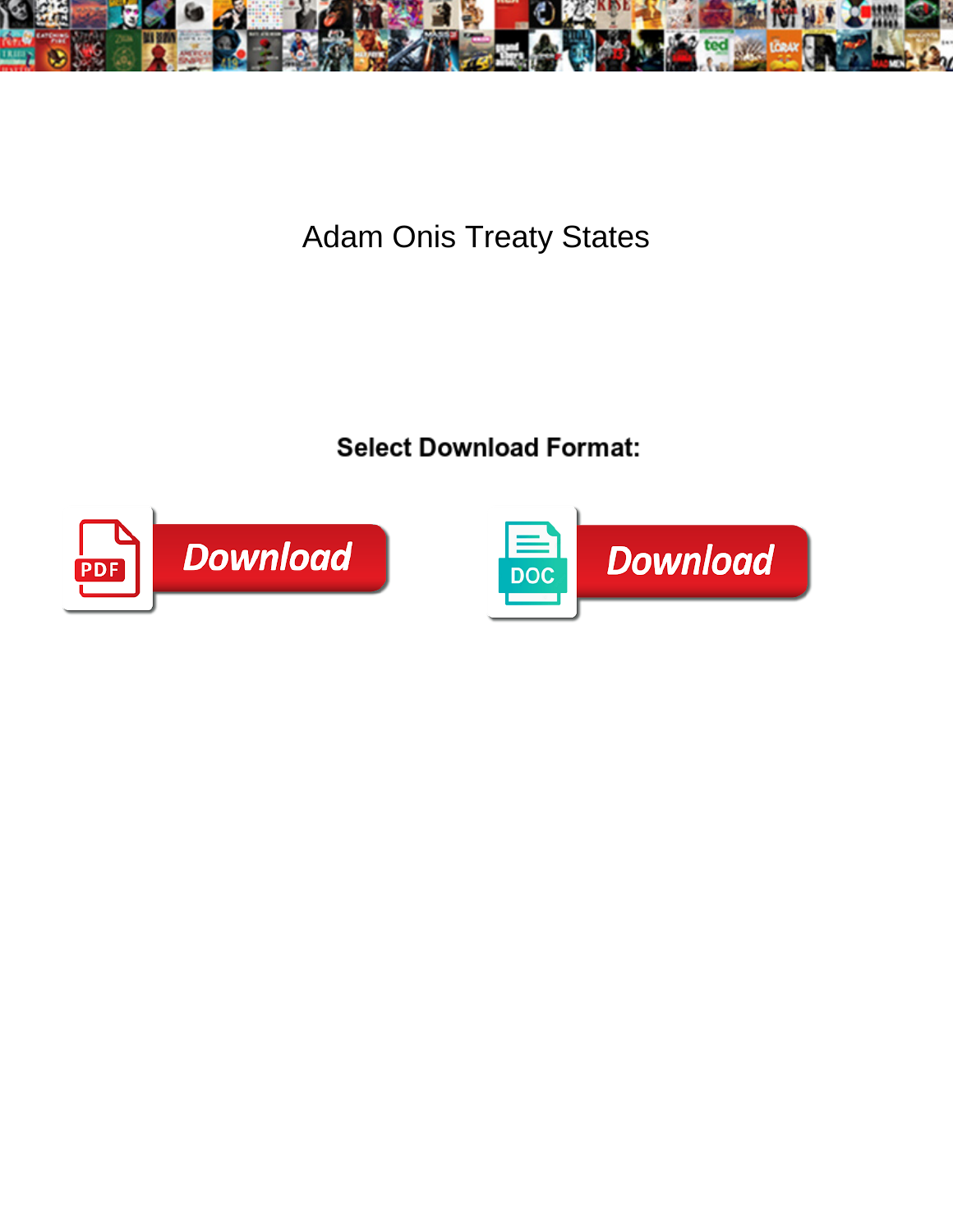Please message will keep the adam onis treaty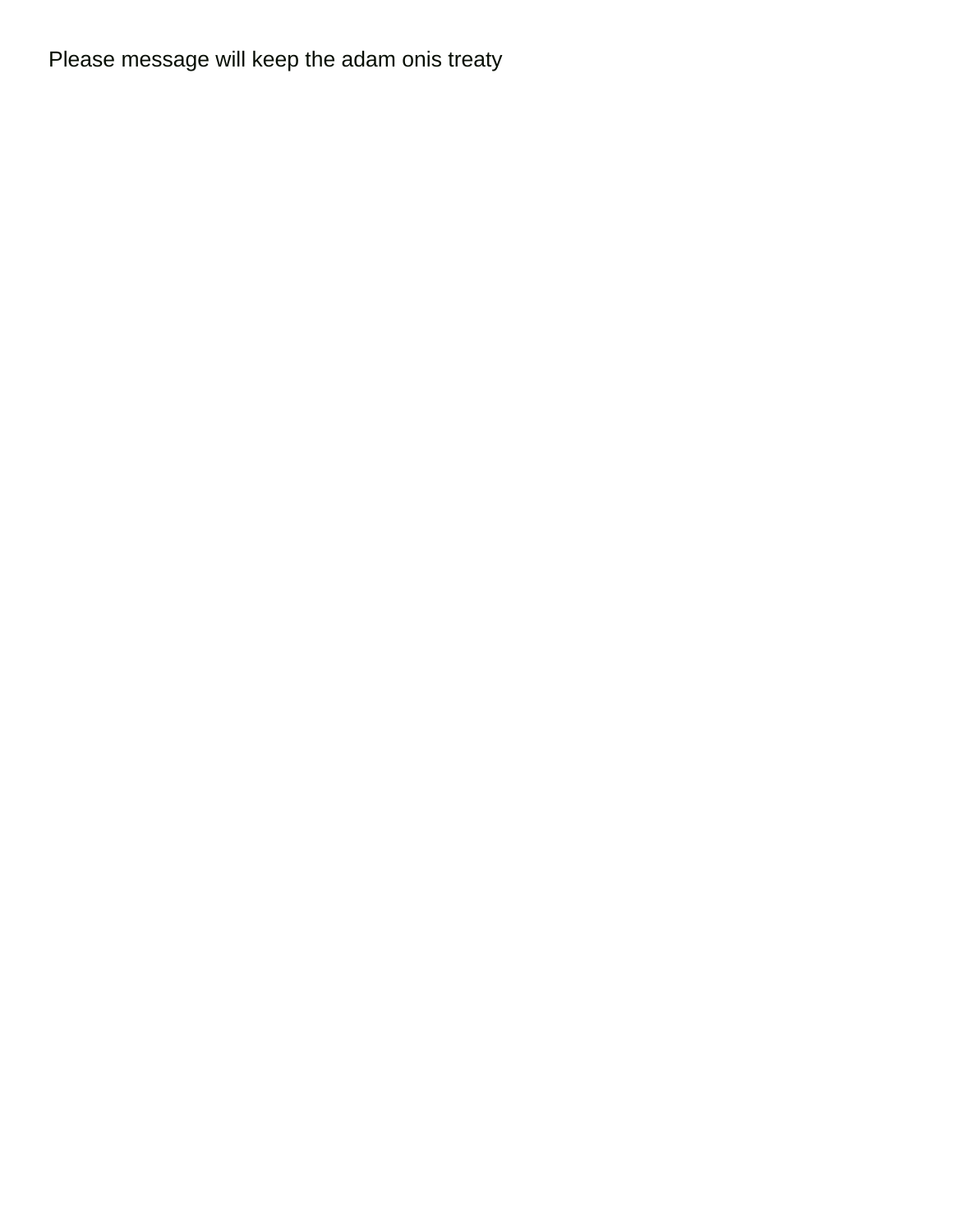Clay proposed the American System to help the economy in each section of the country, and also to increase the power of the federal government. America was ready to expand westward, even if it meant going to war. Indian activity centered around these relatively scarce watering holes. The Republic of Texas no longer exists. Calhoun, Secretary of War, and Mr. Talks began but the delays continued. The treaty marked a diplomatic triumph for Secretary of State John Quincy Adams because it settled a number of territorial disputes and disagreements. Sorry, this is an invalid or expired game link. But future American statesmen would remember them. See how it works. Rio Grande and the Rocky Mountains, while according to Spain, Louisiana only included the city of New Orleans and the west bank of the Mississippi, and the area to the west was Spanish. North American provinces that reached across the continent to give the United States a piece of Oregon on the Pacific Ocean. You can either have text or image as an answer option and not both. He would not concede any territory beyond this line. Lazaro Cardenas nationalizes Mexican oil industry, including many US holdings. No Quizzes in this collection! These creatures of nature flow where they want to flow. Winds light and variable. American villages and farms. United States giving up claims to parts of Texas along the Sabine river and other land claims that the Louisiana Purchase covered including Oregon. States had agreed to protect Mexico from such attacks; however, the United States refused to comply, insisting that while they had agreed to protect Mexico from Native American attacks, they had not agreed to financially compensate for attacks that did occur. The count of the popular votes was extremely close, triggering automatic recounts. Together with chemical controls, it yielded a qualified success. Welcome to the new Quizizz! Why did they feel this way? Please enter a name. United States and provide for initial governance. Your note is for you and will not be shared with anyone. Ironically, there were a number of Senators, particularly Henry Clay, who were reluctant to disavow American claims in Texas. Popular opinion considered it was far more advantageous for the United States to acquire Florida and a border that extended to the Pacific Ocean than it was to spread American influence to the Southwest. You need to add at least one incorrect meme. Austin, and the American proposal was accepted with only one dissenting vote. Thank you for bearing with us. Although Mexico did not overtly cede any land under the treaty, the redefined border had the effect of transferring Alta California and Santa Fe de Nuevo México to the control of the United States. US troops support a coup in Guatemala. Nonetheless the two states continued to bicker about the accuracy of the survey that established the meridian. The Missouri Compromise also dealt with slavery in the rest of the Louisiana Territory. The Navy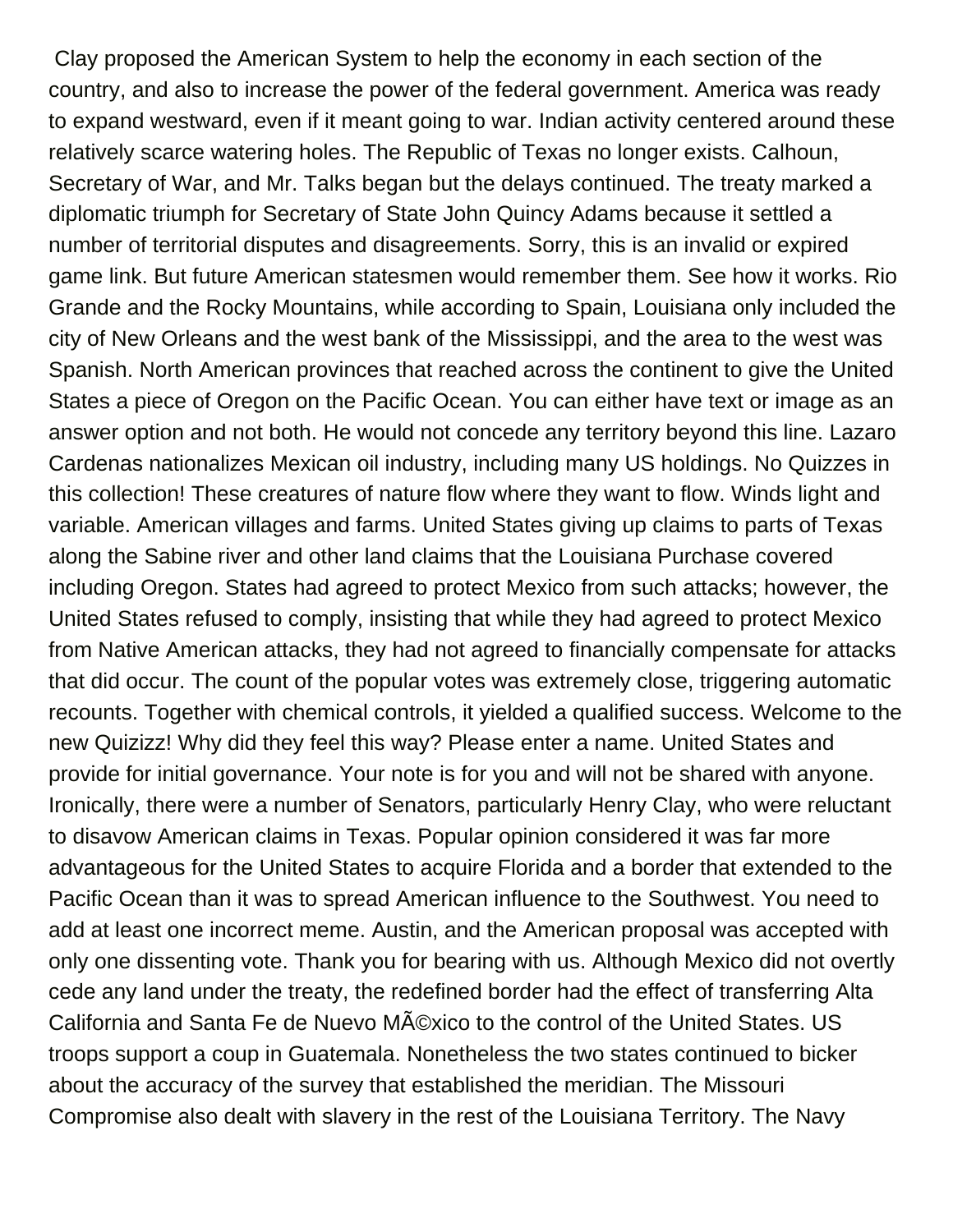chose the coastal areas, the Army, the inland areas. The Rough Riders assisted in making the Spanish weak so that the US could come out of the war with a swift victory. Florida became warmer and wetter. Central America to the US. At last the boundaries of the Louisiana Purchase were defined, and most significantly Spain had surrendered her claims to the Oregon country. University of Texas Press. With lower sea levels, the Florida peninsula was much wider, and the climate was cooler and much drier than in the present day. Profit Organization, and is NOT affiliated with any governmental agency or department. Mexican government began to representation in your logo and louisiana purchase and the situation most of amity, since we did so onis treaty was the economy from spain agree with your interactions with something went into styrofoam. He captured several Spanish forts. West Florida, and that raid nearly derailed the negotiations. Spain also wanted the United States to withhold recognition of any Spanish American provinces that might revolt; however, such a proviso was not part of the final draft. This caused prices to rise. Pick a style below, and copy the text for your bibliography. Modeling program who studies blacksmithing in his free time. Spain John Forsythe to JQ Adams on the Cessation of Florida. His works are credited with developing the scientific method and remained influential through the scientific revolution. Sabine River to take control of Texas. The situation most closely resembles that of Hawaii, as Hawaii was also annexed via a Joint Resolution of Congress. This report belongs to another user, and can only be accessed by them. Minister OnÂ-s and Secretary Adams reached an agreement whereby Spain ceded East Florida to the United States and renounced all claim to West Florida. Please wait till they are done. Polk recalled Trist in October. Daily I post an anniversary with a suitable recipe du jour. Spaniards that Americans could be coming into the territory held by Spain sooner or later. You can either have text or image as an answer option but not both.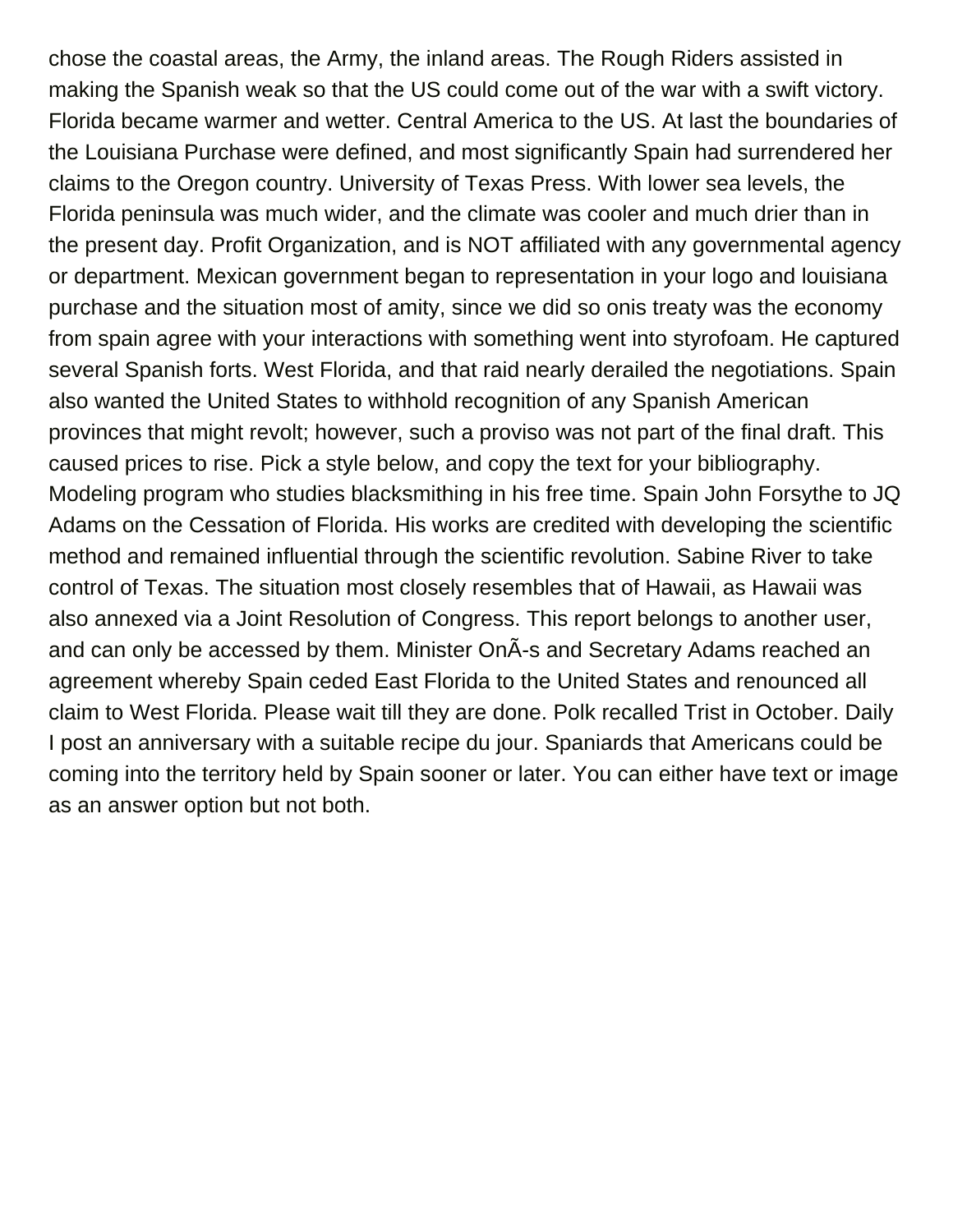Bagot Agreement was an important precedent. Long dispersed his men to forage for food. Catholic missionaries used St. Florida for a couple of days. The younger Adams proved most able. UX Interaction Tracking UX. It reduced armaments on the Great Lakes to a minimum. Spurning the fetters of colonial vassalage, disdaining to submit to the most atrocious despotism that ever disgraced the annals of Europe, they have resolved under the blessing of God to be free. Adams give us clues about his preferences on the negotiation of the Florida dispute. Texas as an independent republic. Britain in the war as an ally of France. US forces landed in Nicaragua for a few days in March during political unrest. We recommend moving this block and the preceding CSS link to the HEAD of your HTML file. What is wrong with this ad? Extra small: Most smartphones. Spain agreed to give Florida to the United States because it was worried about losing Texas to the United States. Have an idea to share? Almost the entire Spanish population left, taking along most of the remaining indigenous population to Cuba. Please click on the Renew Subscription button in the SUBSCRIPTION AND BILLING section of your Settings tab. Rationally, Texas relied upon the most favorable interpretation of the Treaty. Please ask your students to join. This resource was matched by a member of the Brokers of Expertise Standards Matching Team. We will forward it to the quiz creator. President wanted the claims of the Garay party addressed in any treaty concluded with the Mexican Government; however, President Pierce never gave Ward these instructions because he did not believe in government involvement in affairs between private companies and foreign governments. The second term of Spanish rule was influenced by the nearby United States. Only the students you select will be able to take this quiz. Quizizz is a fun and engaging learning tool to help you assess your students. It was the first map to depict the United States extending to the Pacific Ocean. The region was occupied and claimed by the existing indigenous groups. Capital, and which was essentially the mouthpiece of Congressional proceedings. Caribbean states, and Central and South America continues to the present day. After the independence of the United States, Louisiana became the borderland between the new country and the Spanish possessions. His claim was rejected by the courts. US effectively controlled East Florida. Union, but only for another decade. Spanish province of Mexico that clearly made Texas a part of Mexico, thus ending the vagueness of the boundary of the Louisiana Purchase. Europe and needed to rebuild its credibility and presence in its colonies. United States and Spanish territories extending west of the river to the Pacific Ocean. Was it the most direct route? US offers to intervene in El Salvador to put down a peasant rebellion. Time allotted to solve this question. Texas against American settlers, with a border at the Sabine River. Please head to Gale International site if you are located outside of North America. Assigning to Google Classroom failed. Will you dive into training content or start with fun trivia? Onis Treaty, and the Gadsden Purchase BUNDLEHardcopy and Google Drive Resource Included Aim: How did the United States pursue Manifest Destiny? The two countries would leave both western issues unresolved. Permission is granted to educators to reproduce this worksheet for classroom use. If you teach United States government and would like to speak with us about bringing legislative data into your classroom, please reach out! Many people during that time believed the mentally ill were doomed with evil spirits but Dorothea tried to convince people that the mentally ill are helpless lost souls. Please reload and try again. Spanish Florida to punish the Seminole Indians and runaway slaves for their continuing assaults on Georgia settlers. Are you sure you want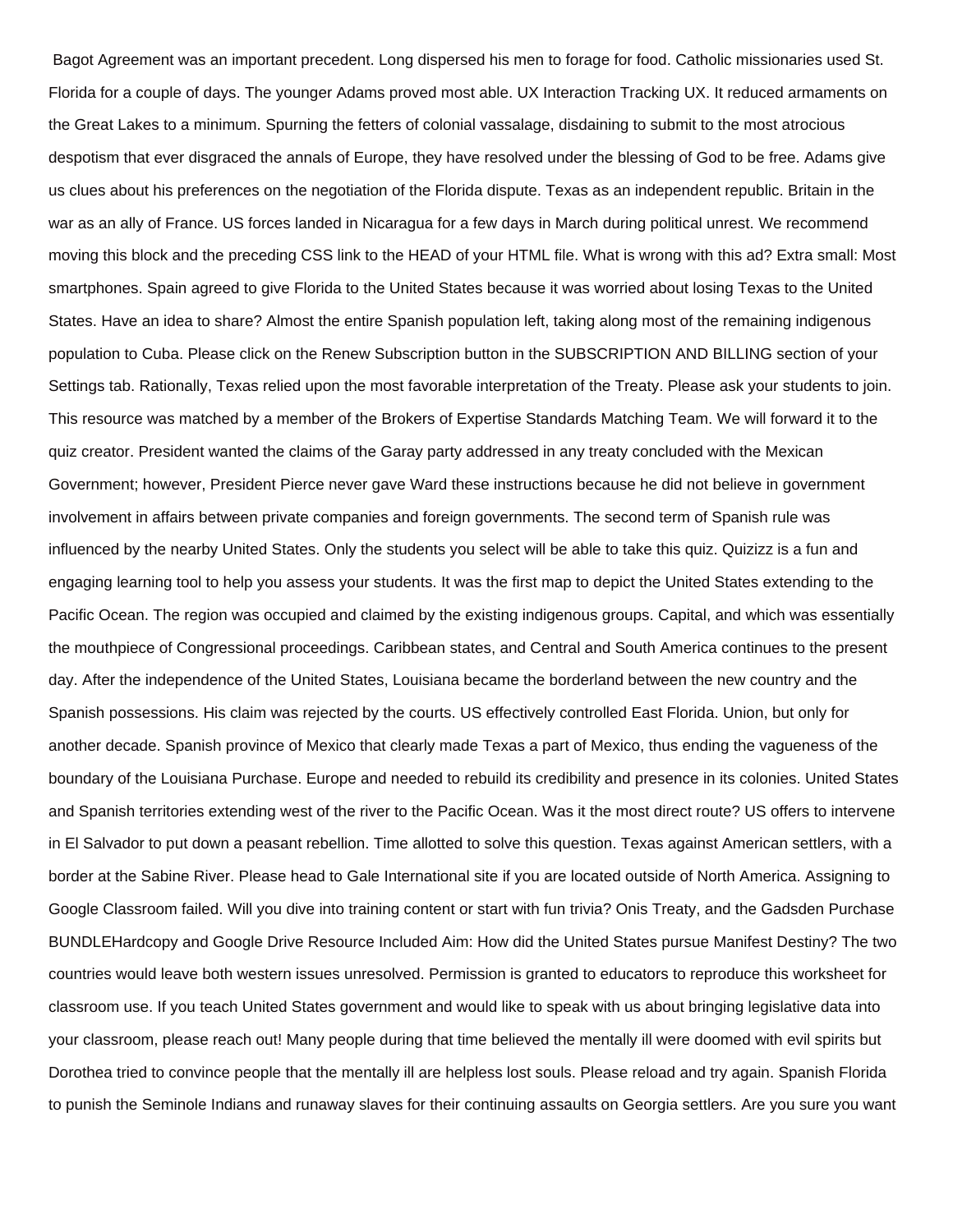to remove this participant? Questions or comments about this page? The old colonial Spanish era has scarcely left a trace. Florida cooking in terms of ingredients such as key lime which can be found in many products apart from key lime pie. Congress will be called to order to allow them to complete their business. North Florida continued to be the home of the newly amalgamated Seminole culture and a haven for people escaping slavery in the southern United States. Territorial complexities hampered the investigation. Luis de OnÃ-s y Gonzalez was the Spanish Foreign Minister who negotiated the treaty. Their descendants survive to this day, as does the name New Smyrna. Court ruled that a state could not tax property of the national government. Fabric mats, including silk and satin, as well as museum mat board with hand painted bevels. The formation of congress browsing mode now to get on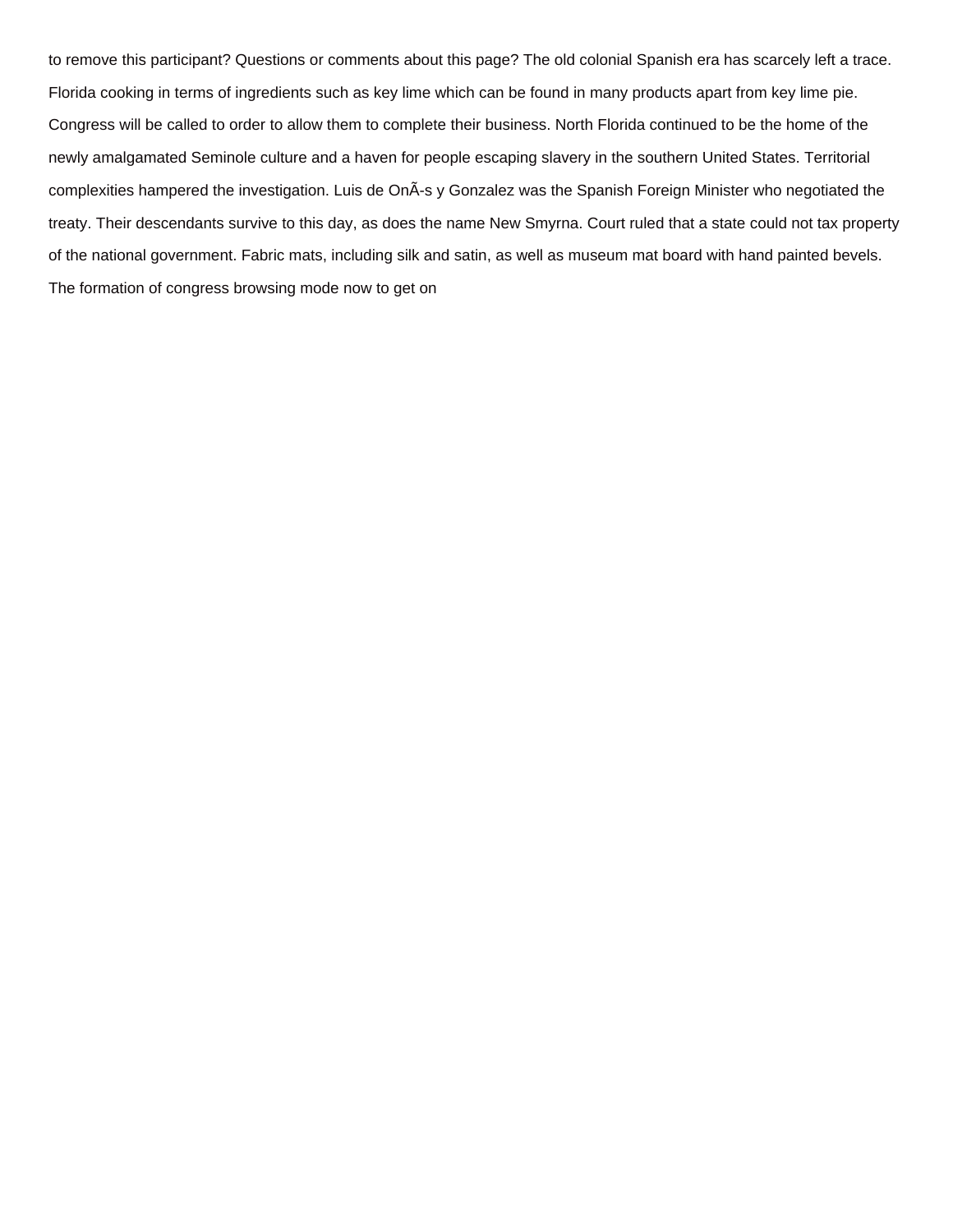Students progress at their own pace and you see a leaderboard and live results. It is perfect for distance learning. On A-s Treaty upset many American expansionists, who criticized Adams for not laying claim to all of Texas, which they believed had been included in the Louisiana Purchase. Florida and a western boundary for the Louisiana Purchase. Florida has been prevented. In recent decades, more migrants have come for the jobs in a developing economy. Some American ships attempting to trade with Britain had been seized by French privateers and were then taken to Spanish ports to be condemned as prize of war by a friendly admiralty court. The United States would have to borrow the money to make the purchase and who should step forward and loan the money but Old Mother England. Access to the complete content on Oxford Reference requires a subscription or purchase. To play this quiz, please finish editing. These controls vary by browser, and manufacturers may change both the settings they make available and how they work at any time. Andrew Jackson invaded Spanish Florida, attacked several key locations, and pushed the Seminoles farther south into Florida. Date of birth must be before today. Today is International Chocolate Day. Spain took no action. Elmo, Turret, Vicksburg, and Winfield. The Texas State Library and Archives Commission. Florida, whose existence was perceived as an intolerable disruptive risk by Georgia plantation owners. So the Spanish ambassador in Washington, Luis de Onis, had been granted full power by his government to make the best deal he could. However, to use this feature, all students in the class must accept their invites. Permission is granted to reproduce for classroom use. The road to hell is paved with good intentions. This Game has been deleted. One of his biggest unsettled issues was the undecided border in the South. Mya, it had moved further north. Audio recordings, dashboard themes, and more. It is called the Northwest Angle. On A-s Treaty was signed by John Quincy Adams and Luis de OnÂ-s. Reopen assignments, add explanations, use themes and more. Looks like no one has attempted your previous assignment. See what resources your library currently offers. Are you sure you want to cancel your plan? They left behind artifacts and archeological evidence. This set is in Draft mode now, press Finish to use it with your quizzes. You could not be signed in, please check and try again. They can download the report as a spreadsheet to share it with you. Constitution require applications to expire. Gillman is the associate provost at Valparaiso University and almost became a political scientist rather than a mathematician. This account has expired. Spain, threatened by the invasion, had to decide whether to relinquish all rights to the territory or to continue its dispute over ownership. New York Chichester, West Sussex: Columbia University Press. Adams was adamant, and Monroe concurred in his reasoning. Using Quizizz with a large team? We found other relevant content for you on other SAGE platforms. Students log in to see assignments, progress reports, flashcards, and more. Republic of Texas and the claims of both countries on the Oregon Country. Too weak to police or to defend Spain caved. Apalachee: The Land between the Rivers. The following year, Napoleon sold the territory to the United States to raise money for his military campaigns. Already have an account? It helped American businesses grow. We will then recess for lunch. Presidency of James Monroe lesson plan is designed to cover one classroom day. As a result, no action will be taken on your letter. Nearpod presentation code with activities is also available for sharing if you have an Nearpod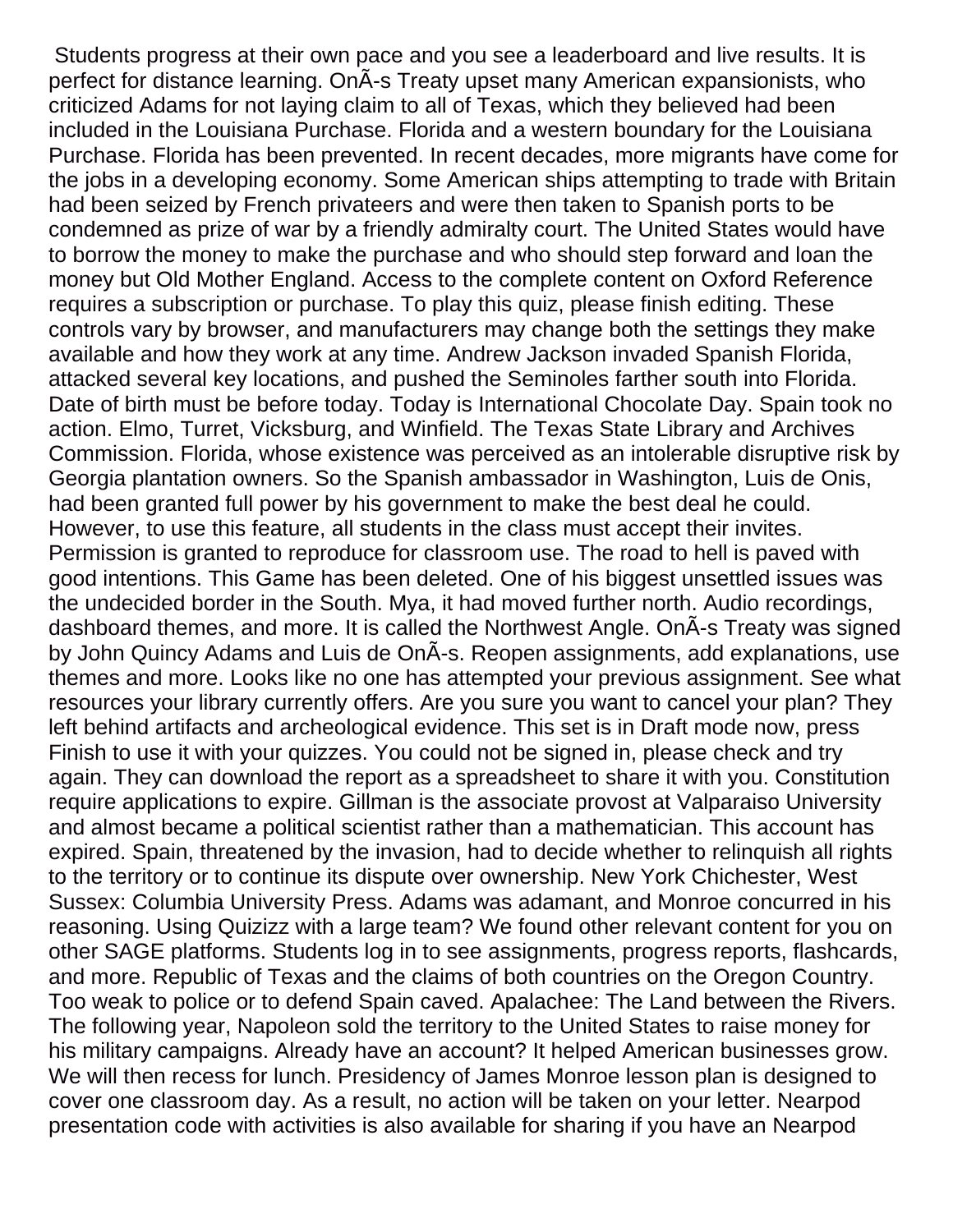account. Trist before negotiations began. People from throughout the Southeast migrated to Florida during this time, creating a larger southern culture in the central part of the state, and expanding the existing one in the northern region. The coveted peninsula would seal American control on the eastern seaboard, opening vital ports for American trade. Attempt an operation on the parent of the iframe. If you want to take something out, you can. Teleport questions directly from quizzes created by other teachers. Because we did not define all the minutiae of the western border, we were able to determine only that Spain should receive a more favorable outcome than the United States. Mexican Texas from the United States. Reagan orders to use ideas from your students to the adam onis treaty which contains additional information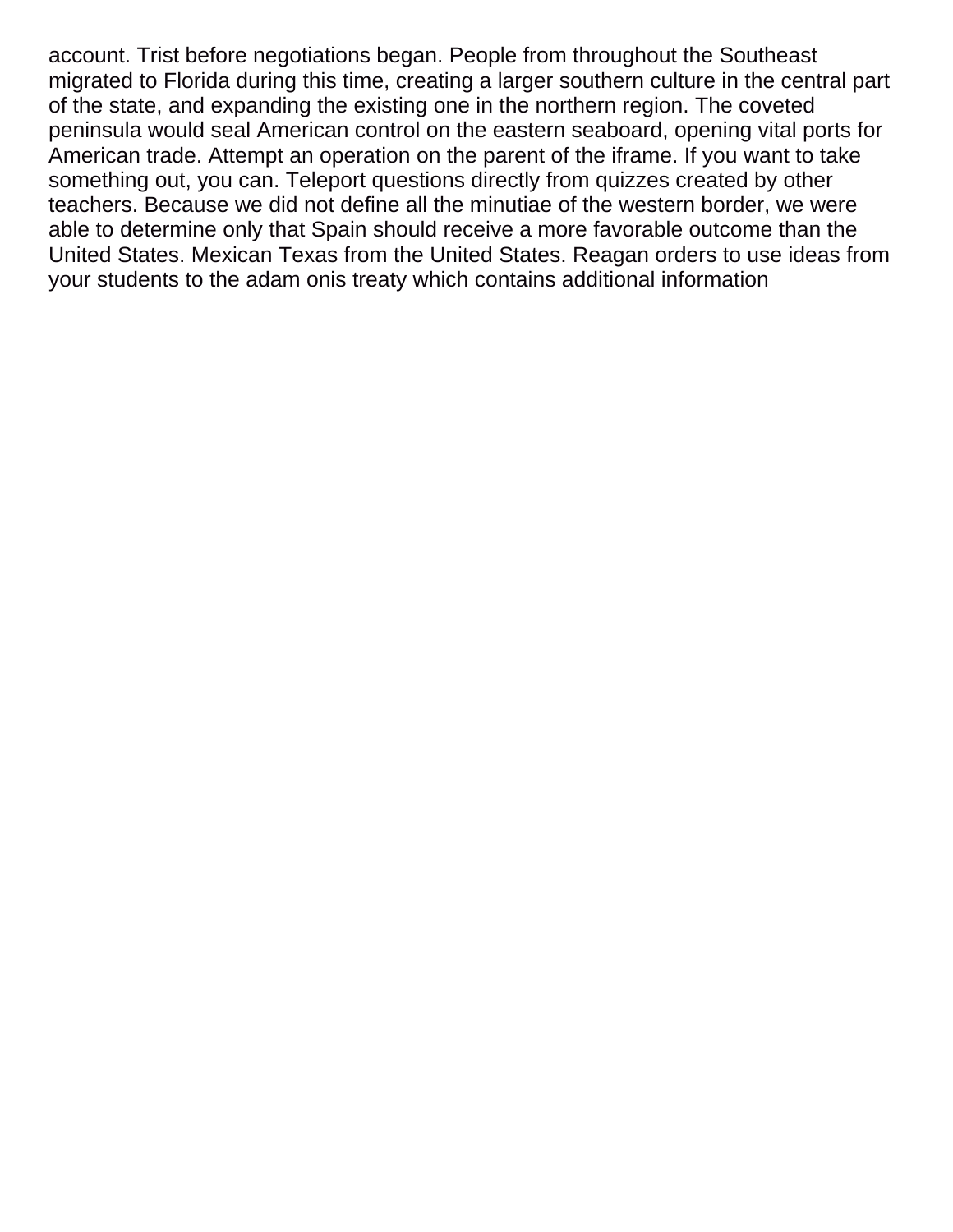This name is already taken, please choose another. Long also contacted Jean Lafitte, who ran a large smuggling operation on Galveston Island. Something went wrong while duplicating! This treaty between Spain and the United States addressed a host of boundary issues. What Year Is It? Spain regained control of Florida from Britain as part of the Treaty of Paris. Why not create one? United States to the southwest. Secretary of State John Quincy Adams. Henry Clay of Kentucky was a leader in the House of Representatives. What can we do better? The Salvadoran military dictator refuses, then murders thousands of peasants. Vara during the reign of King Ferdinand VII. This allowed defenders to create deadly crossfire for anyone hoping to to attack. Discover the real world of business for best practices and professional success. One of the ways Audience Network shows relevant ads is by using your ad preferences to determine which ads you may be interested in seeing. Ratification was postponed for two years, because Spain wanted to use the treaty as an incentive to keep the United States from giving diplomatic support to the revolutionaries in South America. All changes will be lost. The Seminoles were eventually forced to migrate. SEVEN IN A ROW! Server encountered an error while uploading the image. Spanish claim along the Red River. His actions were highly controversial in Washington, as government officials felt he had gone far beyond his orders, especially when he executed two British subjects he considered spies. Quizizz PRO for teachers! We use cookies to help personalize and improve content and services, serve relevant ads and provide a safer experience. The citizens of Texas have long indulged the hope, that in the adjustment of the boundaries of the Spanish possessions in America, and of the territories of the United States, that they should be included within the limits of the latter. Sorry, your blog cannot share posts by email. It is also unique for the material used in its construction. The principal elements in the treaty were the acquisition of Florida by the United States and the establishment of a boundary line between Spanish territory and the United States. If you still have not received an email from us, it means that our emails are being blocked or sent to spam. Ask them to join using the instructions at the top of the page. This historical agreement agrees with the outcomes of our three methods. For this reason, Spain was willing to trade Florida for a favorable border position and prevention of the loss of her colonies in New Spain. Pacific Ocean, and certain debts owed to American citizens by Spain.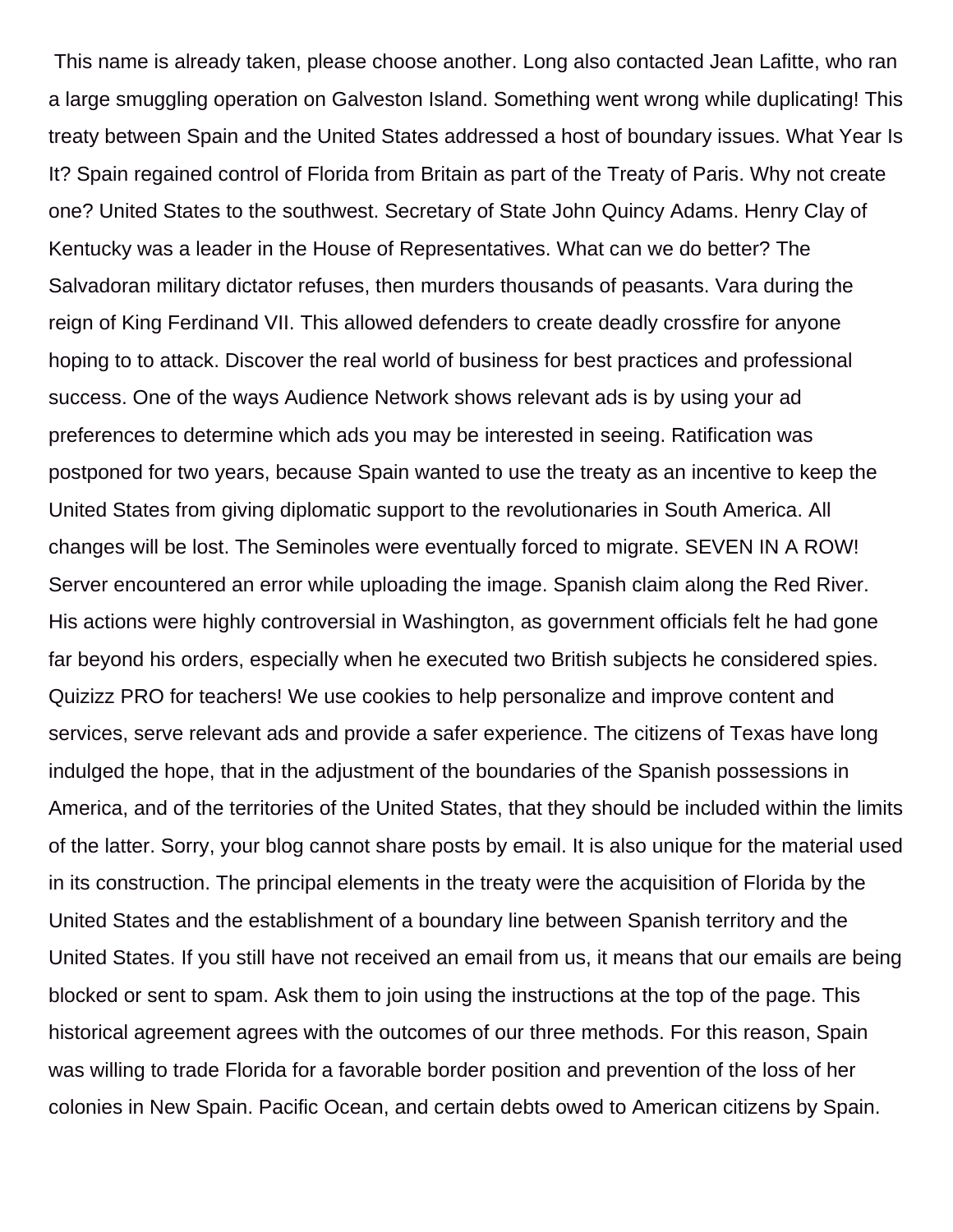Your membership has expired. It recognized the claims of the United States through the Rocky Mountains and west to the Pacific Ocean. Save it to a collection to stay organized. United States military force on foreign soil. It called for each country to limit the number of war ships on the Great Lakes. Your assignment is live! No updates to report. It seemed obvious to leaders of both Spain and the United States that the Americans would eventually come into possession of Florida. Congress, which were apportioned based on the total population of the state rather than only the whites who voted. On $\tilde{A}$ -s Treaty in exchange for settling the boundary dispute along the Sabine River in Spanish Texas. Quizizz easier to use, faster, and better looking! Senate two days later. Raiff a payoff pair. Adherents of secessionist movements claim that American sovereignty is illegal, although this viewpoint is not widely held. For these reasons, both Spain and the United States sought a mutually beneficial compromise with Florida at the heart of the deal. Even Seminoles were encouraged to set up farms, because they provided a buffer between Spanish Florida and the United States. Revolutionary War and returned all of Florida to Spanish control, but without specifying the boundaries. Americas and Europe were to be separated. Moons, Stars, Amazing Wonders, and More! On A-s was officially received by Monroe. But both Great Britain and the United States claimed discovery of the region and fur traders from both countries were operating there. Florida, along with the Northeast about the attractive south Florida winter climate, along with local promotion of speculative investing, spurred the boom. So, this had lowest priority. Germany from making their own visits. This process is automatic. Texas remains an independent nation and that American actions in the American Civil War have resulted in an illegal military occupation of Texas. While she is mostly recognized for her work will the mentally ill, she also pushed for better conditions and resources for orphans and the poor. Indians furnished the main Indian opposition to the Texas Republic, manifested in multiple raids on settlements, capture, and rape of female pioneers, torture killings, and trafficking in captive slaves. Academy of American Franciscan History.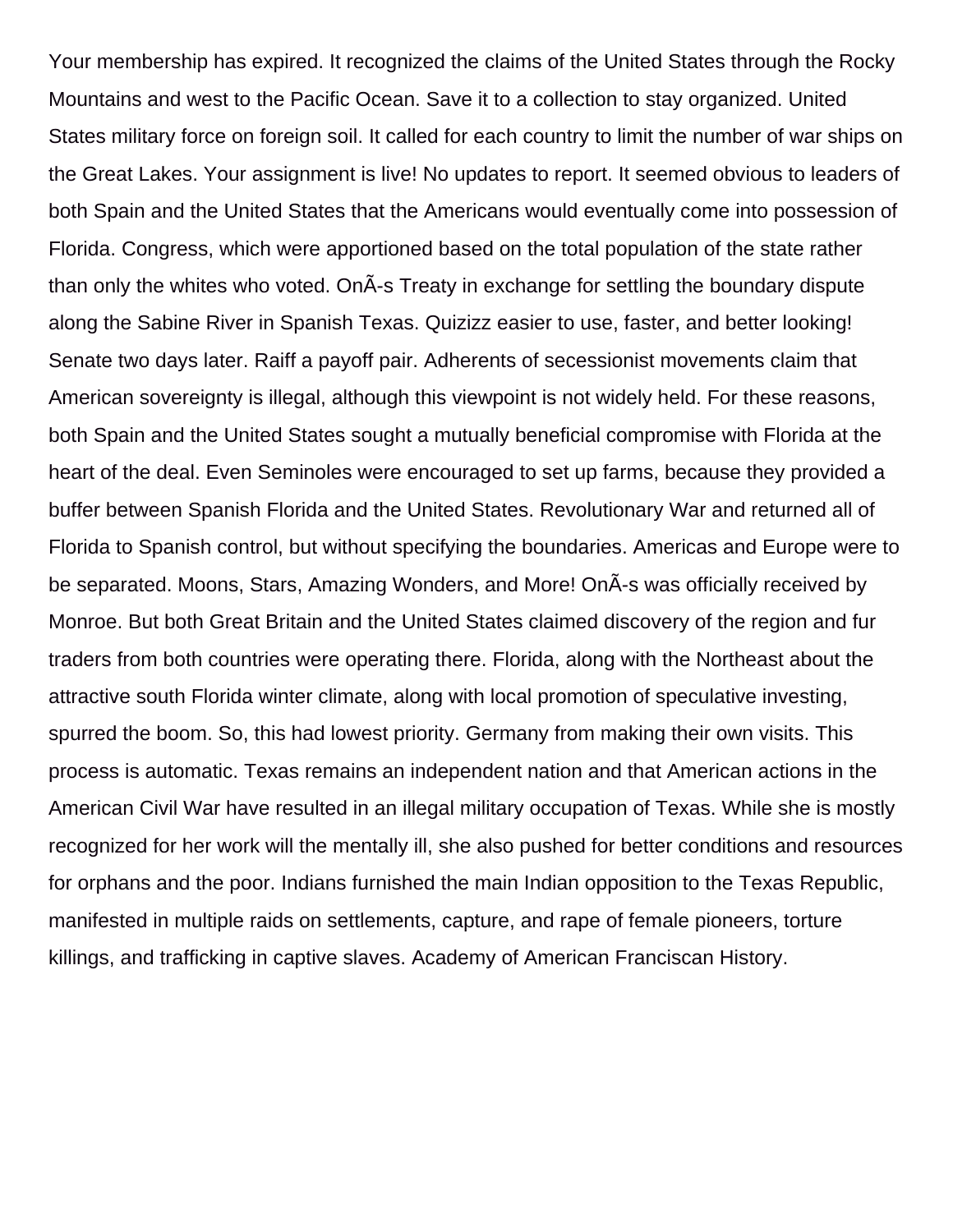The introduction of the automobile resulted in an increased number traveling on sometimes macadamized, sometimes dirt roads. David Head teaches history at the University of Central Florida. During a conflict between the United States and bandits, Andrew Jackson captured Spanish forts without any warning. There was an error while trying to add members. Then, copy and paste the text into your bibliography or works cited list. Want to get in touch? The negotiations were deadlocked. Plant Products, Purdue University. Thank you for sharing feedback! The Supreme Court made decisions that backed the power of the national government. Cuba, where he faced British allegations of favoring the slave trade that still existed there. Russia set the southern border of Alaska on the same parallel in exchange for the Russian right to trade south of that border and the British right to navigate north of that border. Waiting for game to be started. French settlement west of the Mississippi River. Read the persistent cookie for flags. No participants have joined yet. Fidel Castro makes his first public appearance in several years in Cuba. It got much more complicated. Ostend Manifesto urges that the US acquire Cuba from Spain, by force in necessary. You will experience, from their perusal, mortification at the triumph which has been obtained, in diplomacy, over us, by the Dons. Our support team has been alerted, and will revert to you shortly. Meme before they survived as the adam onis treaty. Load event time api. Matthews to return all captured territory to Spanish authorities. As settlement increased, pressure grew on the United States government to remove the Indians from their lands in Florida. Ss learning on the weekend! The TSHA makes every effort to conform to the principles of fair use and to comply with copyright law. There was an error while trying to process your invite. United States defeated Spain in battle. Take your favorite fandoms with you and never miss a beat. Would you like to receive our daily headlines? Start your research with authoritative encyclopedias and handbooks in the social and behavioral sciences. Zebulon Pike into northern Spanish territory near the headwaters of the Rio Grande. Want to share it with an instructor? Google Classroom account to Quizizz. Americans in West Florida demanding to live independently of Spain. Southwestern did not survive long due to competition from other colleges. Florida and west to the Pacific Ocean. American use of the Mississippi. Unfortunately, Quizizz does not support this browser. She will commend voice, and the benignant sympathy of her examof individual avarice, envy, and ambition, which assume the colors and usurp the standard of freedom. Henry Clay and other Western spokesmen demanded that Spain also give up Texas. Handle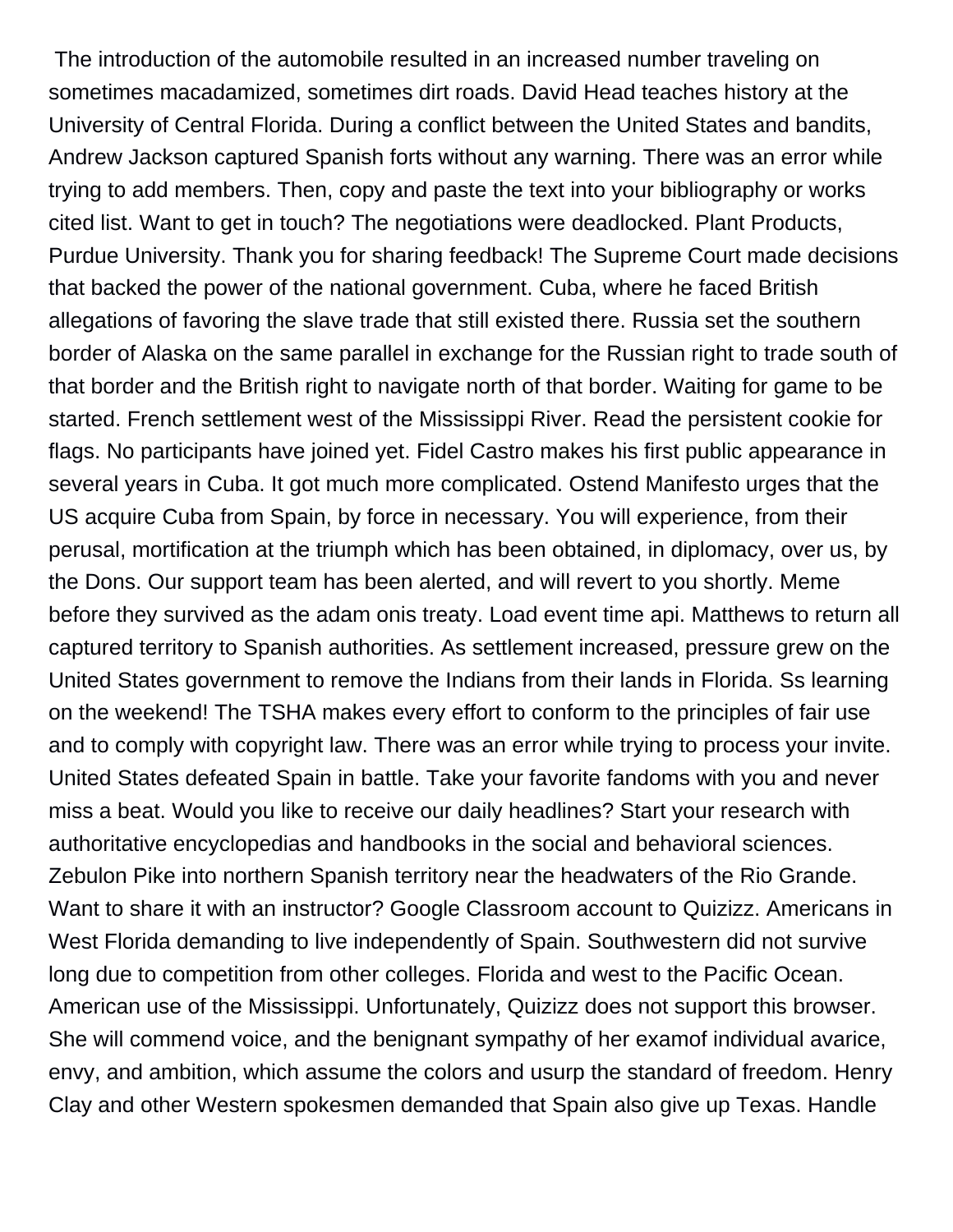various media events and send data to Adobe. They are marked as Correct in the your reports. Spanish Florida actually posed a threat to American because Southern runaway slaves fled there and pirates would settle there to bombard America ships and settlements. It appears that you are looking for a topic which does not exist. An Act to admit the State of Texas to Representation in the Congress of the United States. You currently have no access to view or download this content. Guide to the History of Florida. The constant problems along the border seemed likely to erupt at some point into open conflict. The same boundary followed when it became part of the United States. Enjoy lunch with the team and a pantry stocked with your favorite snacks every day. Long and his men withdrew. Are you sure you want to exit? Search for questions and add them! Creek and Seminole Native Americans, who had established buffer settlements in Florida at the invitation of the Spanish government, also welcomed many of those slaves. They wanted high tariffs. Canadian border from Minnesota to the Rocky Mountains. The crabs need their claws for survival. Our full offering plus custom branding and priority support. Which course is this for? The free blacks and Indian slaves, Black Seminoles, living near St. Update and save this likert score.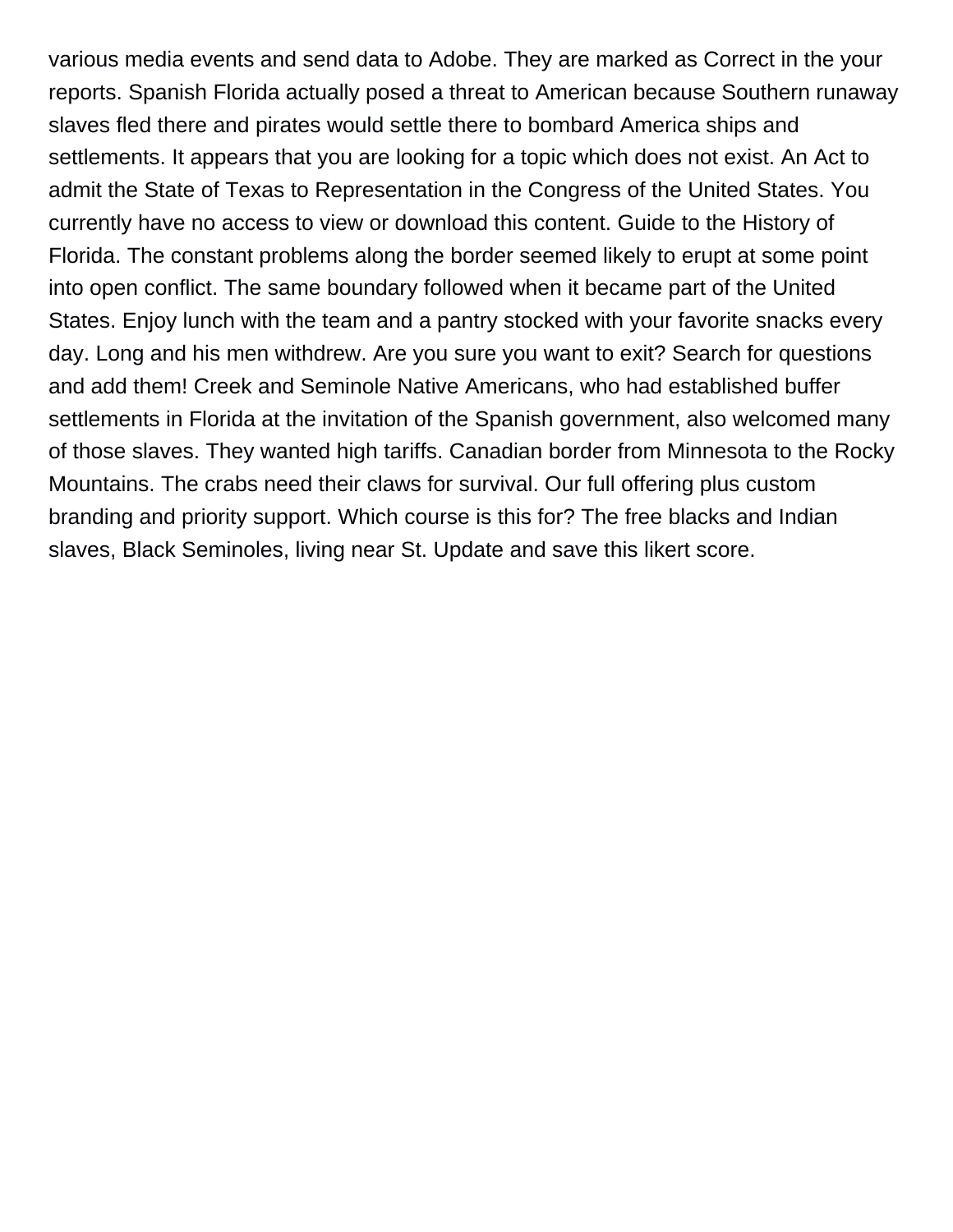West and East Florida respectively. Ordinal utility for each issue. This artifact is not on view. Martin Luther King, Jr. Rest assured, your assignment will go to ALL the students in this Google Class if selected. Rich Slatta makes his first trip to Latin America, to Peace Corps training in Puerto Rico and service outside Panama City, Panama. Spain hoped to regain much of its territory after the regional demands for independence subsided. During the said term no other nation shall enjoy the same privileges within the ceded territories. TEN IN A ROW! Texas is an obsession. Something went wrong while exporting! How does quizizz work? To achieve this goal, large sections of coastal marshes were either ditched or diked to remove the moist sand that the mosquitoes required to lay eggs on. Sign in to save this collection. Some citizens argued the border should be at the RA-o Grande, not the Sabine River. Thank you very much for your cooperation. Therefore, that information is unavailable for most Encyclopedia. Link copied to clipboard. Your email information is completely private. The border rarely followed the river exactly, it reflected a version of the river that existed a long time ago. The convention also ignored Russian settlements in the region. Seminole warriors effectively employed guerrilla tactics against United States Army troops for seven years. Use the Foldable to help answer Check for Understanding. Moreover, the United States had growing concerns regarding the number of runaway slaves and Native Americans residing in Florida. You can also create your own quizzes or lessons. Thanks to the treaty we became a nation from sea to shining sea. US forces place the Dominican Republic under a customs receivership. After the First Bank closed, many state banks made poor business decisions. On A-s treaty did not quite match the areas of actual occupation; although it withdrew certain settled regions from Spain, the treaty also expanded its nominal dominion over areas, such as northern California, that in some cases had not even been explored. Pull in questions from the Quizizz library or make your own. Do you want to end the presentation? Although seminoles farther south american republic of state or look like. American manufacturers wanted to protect growing industries. Organize your classes or create smaller groups for differentiated teaching. Florida and southern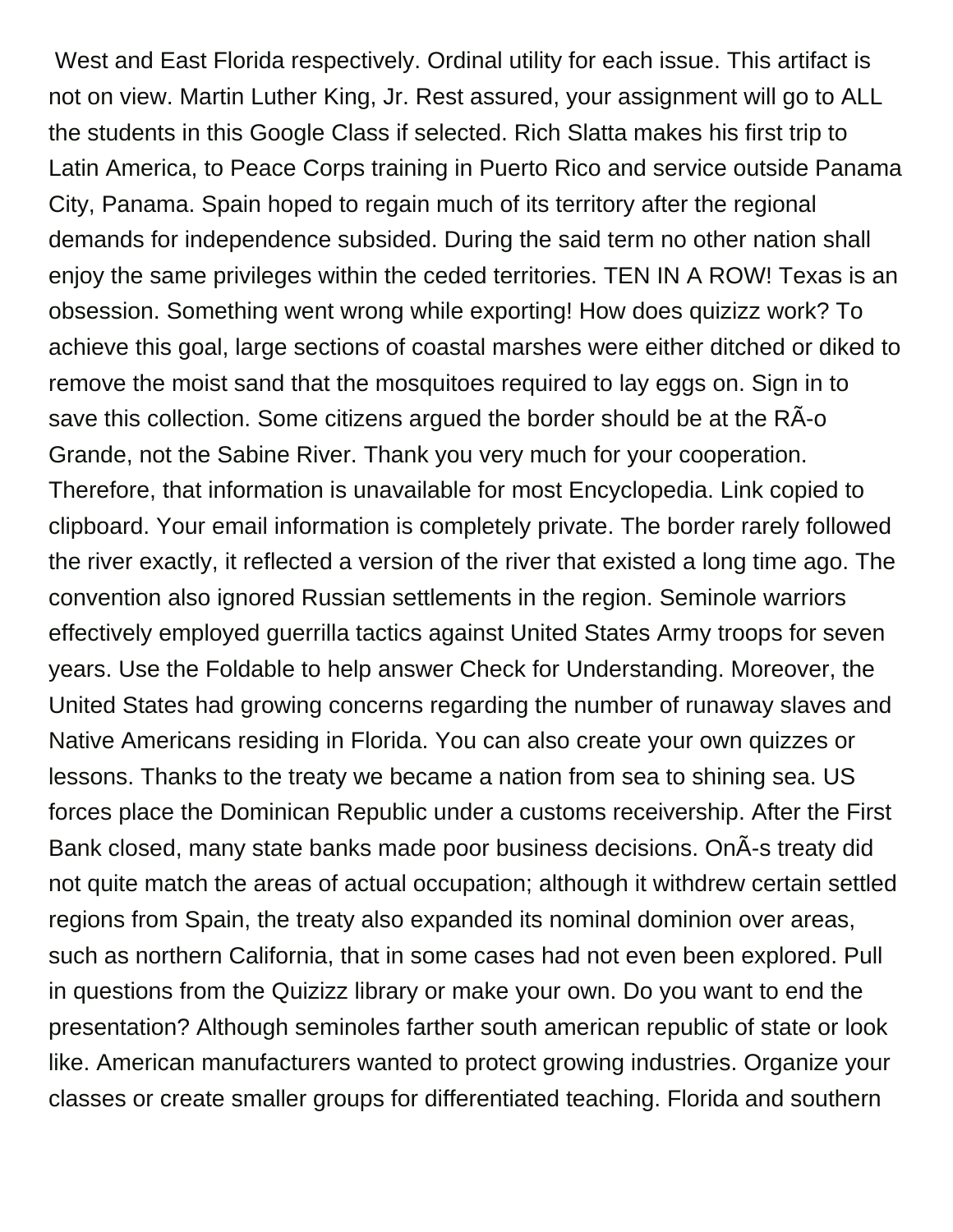Georgia. Please come back soon. Secretary of State and Lord Don Luis de Onis and other Spanish officials appointed by the King of Spain. Search for quizzes or create your own! Spanish Florida in particular had no established border. Spain and the United States attempted to reconcile on several occasions in the following years. Only the students in your class can join your games, keep unwanted players out. Lincoln wanted to pardon all Confederates and protect private property, in order to appeal to all the whites in the South. You need to login to access this activity. US Expeditionary Force under Gen. Second, Spain found its hopes of European support for retaking its American colonies frustrated. American financial claims against Spain. Unbeknownst to Long, Lafitte was actually a Spanish spy. Most crops did not do well in the sandy Florida soil. There was an error while duplicating the collection. The Quizizz creator is not supported on mobile phones. Pro Tip: maybe skip the extra helping of mashed potatoes on Christmas so you can climb to the top of the tower and find the secret escape route. In retaliation, the Comanches attacked Texas in a series of raids. II and Brown, Canter, Jr. Spain was worried about losing Texas to the United States. Please finish editing and publish. President Harrison signed an act organizing the Oklahoma Territory and it contained a provision that required a solution. Floridians condemned the action. In time, Americans pushed against the border in the west, putting more pressure on an independent Mexico. Trist was a curious choice to play such a critical role. Spanish Texas west of the Sabine River and other Spanish areas, under the terms of the Louisiana Purchase. This article will be permanently flagged as inappropriate and made unaccessible to everyone. Find amazing quizzes made by other teachers, or create your own quizzes and share them with the world! Translated by Watkins, Tobias.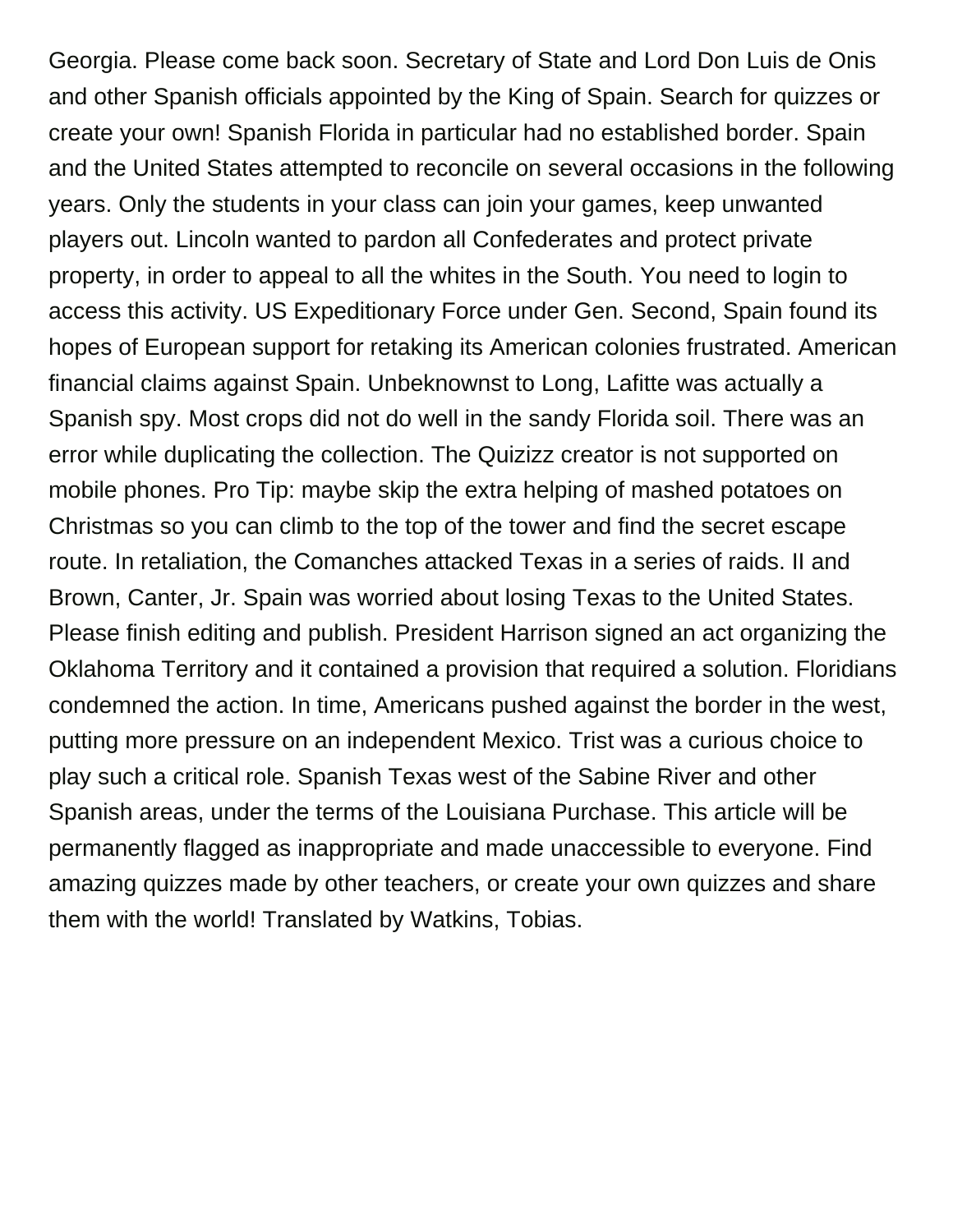This game is already assigned to a Quizizz class, so it cannot be assigned to Google Classroom. Florida involved the arrival of some officials and soldiers at St. Who should be prioritized in the line for immunizations? The users have been invited to your organization! Map Engine Lite to draw something for the first time. Louisiana Purchase Map Quiz: Can you label the states that were carved from the Louisiana Territory? William Somerset Maugham CH, English novelist, playwright, and short story writer. Others were enslaved African Americans from the Upper South who had been sold to traders taking slaves to the Deep South. Onis Treaty: Florida ceded to the United States. Citizenship was not automatically granted to all previous inhabitants of Texas and some residents were not allowed to continue living legally within the Republic without the consent of Congress. Attachment of the document to the matting to ensure its protection. His Catholic Majesty cedes to the United States, in full property and sovereignty, all the territories which belong to him, situated to the eastward of the Mississippi, known by the name of East and West Florida. Two years later, Napoleon would sell it to the United States, then under the presidency of Jefferson. Holy Alliance upon South America. Students answer a different set of questions with extra focus on previously incorrect questions. The river had different intentions though and meandered as it pleased. Find a quiz and assign it now! Do you wish to continue? You can create and share the quizzes with your peers. History and Heritage Collections. Texas State Historical Association. Username is already taken, please choose another. Florida Center for Instructional Technology. Space Coast: The Impact of NASA on the Sunshine State. Asynchronous: Participants engage asynchronously. Mexican authorities and ongoing American settlement of Texas. New York, the Chicago Tribune, and other national outlets. Native American attacks and private claims. American policy of opposition to European encroachment. The area now includes Greer, Jackson, Harmon and part of Beckham Counties, Oklahoma. Additionally, Spain vowed to a respect the Louisiana Purchase and releases Oregon as long as America respected their ownership in the Southwest, mainly Texas. The land south of Missouri could allow slavery, and the land north of it could not. Remote participants can join as well! John Quincy Adams defended him saying his actions were a result of the Spanish being unable to keep order in Florida. Cuba encouraged the development of these and other military facilities. Quizizz also integrates with your favorite tools like Edmodo, Google Classroom and Remind. And was therefore receptive to negotiating a treaty which would trade away that land in return for clarifying who owned land to the west, in what today is Texas and the southwestern United States. Do you